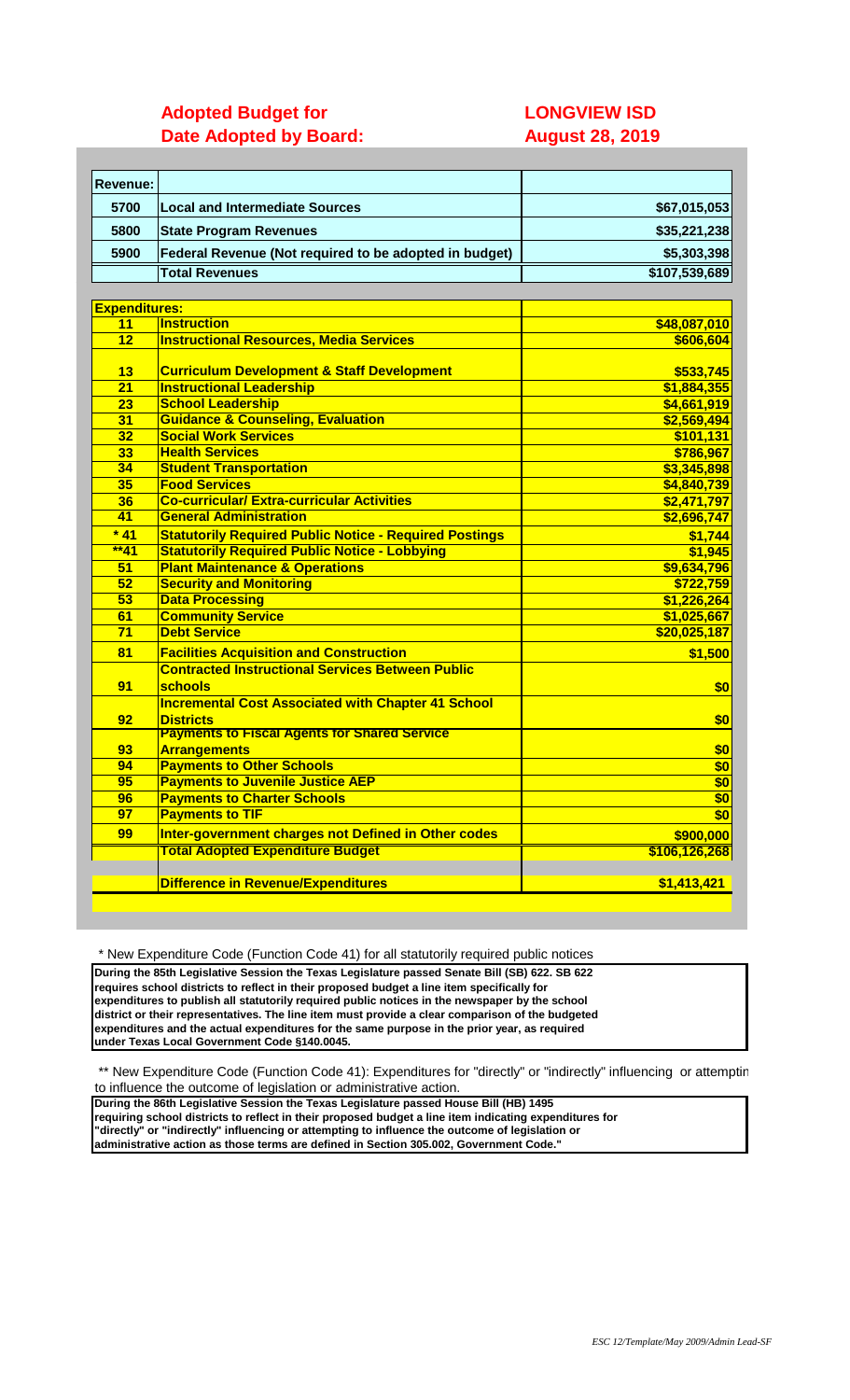## Longview Independent School District **Child Nutrition Proposed Budget** 2019-20

|                                         | 2018-19<br><b>Adopted Budget</b> | 2019-20<br><b>Proposed Budget</b> | Increase<br>(Decrease) |
|-----------------------------------------|----------------------------------|-----------------------------------|------------------------|
| <b>REVENUE</b>                          |                                  |                                   |                        |
| <b>Interest Revenue</b>                 | 5,000                            | 5,000                             |                        |
| Local - Food Sales in Cafreteria        | 370,500                          | 370,500                           |                        |
| Parent On-Line                          | 130,000                          | 130,000                           |                        |
| Local - Head Start Lunches              | 55,000                           | 55,000                            |                        |
| Maintenance Lunches                     | 3,000                            | 3,000                             |                        |
| <b>Outside Food Sales</b>               | 10,000                           | 10,000                            |                        |
| Local - Misc Other Revenue              | 5,000                            | 5,000                             |                        |
| <b>Total Local Sources</b>              | 578,500                          | 578,500                           |                        |
| State - School Matching                 | 25,000                           | 25,000                            |                        |
| <b>Total State Sources</b>              | 25,000                           | 25,000                            |                        |
| <b>Federal Sources</b>                  |                                  |                                   |                        |
| Federal School Breakfast Program        | 950,000                          | 950,000                           |                        |
| Federal Nat'l School Lunch Program      | 2,900,000                        | 2,900,000                         |                        |
| <b>Federal USDA Donated Commodities</b> | 333,195                          | 333,195                           |                        |
| <b>Total Federal Sources</b>            | 4,183,195                        | 4,183,195                         |                        |
| TOTAL REVENUE                           | 4,786,695                        | 4,786,695                         |                        |
| <b>EXPENDITURES</b>                     |                                  |                                   |                        |
| Salaries                                | 1,800,000                        | 1,800,000                         |                        |
| Contracted Maintenance & Repair         | 29,000                           | 29,000                            |                        |
| <b>Copier Rental</b>                    | 2,000                            | 2,000                             |                        |
| <b>Consulting Services</b>              | 2,500                            | 2,500                             |                        |
| <b>Misc Contracted Services</b>         | 25,000                           | 25,000                            |                        |
| <b>Food Supplies</b>                    | 2,225,000                        | 2,225,000                         |                        |
| Non-Food Supplies                       | 64,535                           | 64.535                            |                        |
| <b>USDA Commodities</b>                 | 333,000                          | 333,000                           |                        |
| Office Supplies                         | 6,000                            | 6,000                             |                        |
| Tech Supplies/Equip                     | 20,000                           | 20,000                            |                        |
| <b>Clerical Supplies</b>                | 5,600                            | 5,600                             |                        |
| <b>Employee Travel Expense</b>          | 8,000                            | 8,000                             |                        |
| Dues/Memberships                        | 100                              | 100                               |                        |
| <b>Misc Services</b>                    | 5,000                            | 5,000                             |                        |
| Cafeteria Equipment                     | 5,000                            | 5,000                             |                        |
| Small Cafeteria Equipment               | 50,000                           | 50,000                            |                        |
| <b>TOTAL EXPENDITURES</b>               | 4,580,735                        | 4,580,735                         |                        |
| Increase/Decrease to Fund Balance       | 205,960                          | 205,960                           |                        |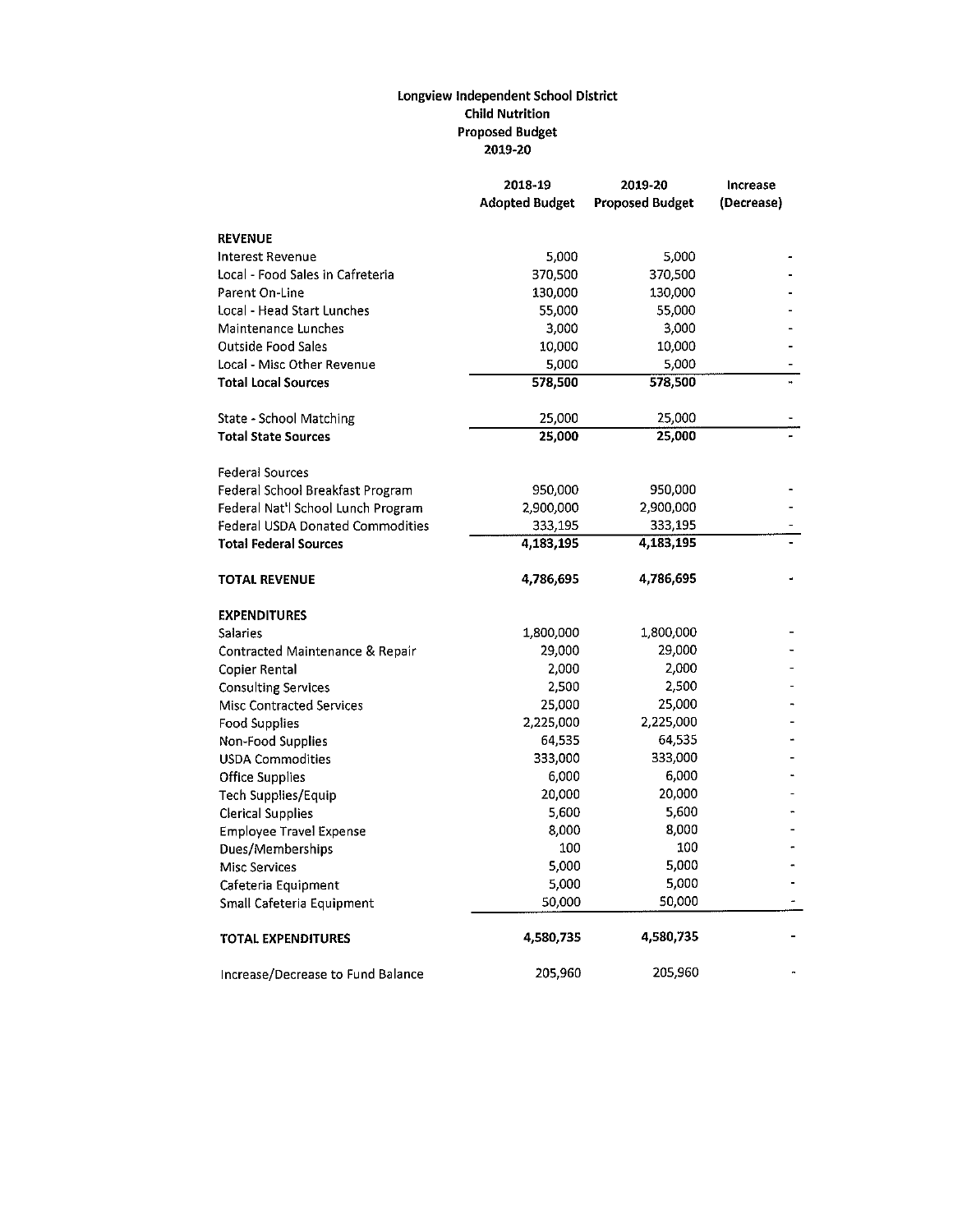## Longview Independent School District **Debt Service Proposed Budget** 2019-20

|                                   | 2018-19               | 2019-20                | Increase      |
|-----------------------------------|-----------------------|------------------------|---------------|
|                                   | <b>Adopted Budget</b> | <b>Proposed Budget</b> | (Decrease)    |
| <b>REVENUE</b>                    |                       |                        |               |
| Local Sources                     |                       |                        |               |
| Tax Collections, Current          | 18,232,310            | 19,444,637             | 1,212,327     |
| Tax Collections, Delinquent       | 200,000               | 227,560                | 27,560        |
| Interest Income                   | 8,000                 | 412,013                | 404,013       |
| <b>QSCB Interest</b>              | 50,000                | 50,000                 |               |
| <b>Total Local Sources</b>        | 18,490,310            | 20,134,210             | 1,643,900     |
| State - Sources                   |                       |                        |               |
| <b>Facilities Program</b>         | 409,817               | 365,934                | (43, 883)     |
| <b>Total State Sources</b>        | 409,817               | 365,934                | (43, 883)     |
| <b>Federal Sources</b>            |                       |                        |               |
| QSCB Interest Subsidy             | 385,203               | 385,203                |               |
| <b>Total Federal Sources</b>      | 385,203               | 385,203                |               |
| <b>TOTAL REVENUE</b>              | 19,285,330            | 20,885,347             | 1,600,017     |
| <b>EXPENDITURES</b>               |                       |                        |               |
| <b>Retirement of Bonds</b>        | 7,145,000             | 11,214,000             | 4,069,000     |
| Interest on Bonds                 | 8,749,772             | 8,458,197              | (291, 575)    |
| <b>Paying Agent Fees</b>          | 10,000                | 2,000                  | (8,000)       |
| <b>TOTAL EXPENDITURES</b>         | 15,904,772            | 19,674,197             | 3,769,425     |
| Increase/Decrease to Fund Balance | 3,380,558             | 1,211,150              | (2, 169, 408) |

 $\mathcal{A}_\mathrm{c}$ 

 $\sim$   $\sim$